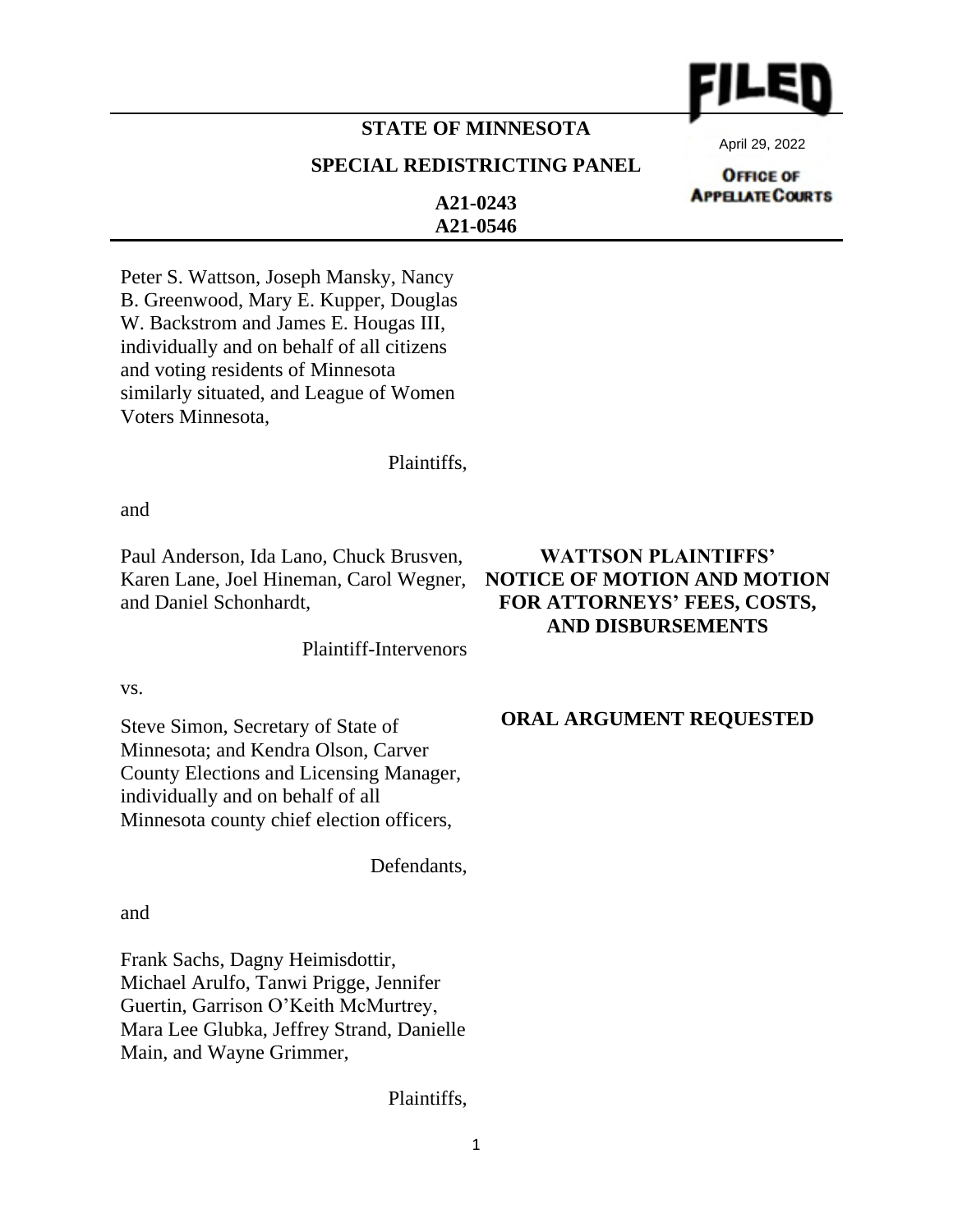and

Dr. Bruce Corrie, Shelly Diaz, Alberder Gillespie, Xiongpao Lee, Abdirazak Mahboub, Aida Simon, Beatriz Winters, Common Cause, OneMinnesota.org, and Voices for Racial Justice,

Plaintiff-Intervenors,

vs.

Steve Simon, Secretary of State of Minnesota,

Defendant.

TO: Defendant Steve Simon, Secretary of State of Minnesota, through his Attorneys Angela Behrens and Nathan J. Hartshorn, Minnesota Attorney General's Office, 445 Minnesota Street, Suite 1400, St. Paul, MN 55101.

Defendant Kendra Olson, Carver County Elections and Licensing Manager, through her Attorney Jennifer Tichey, Carver County Attorney, 604 E. 4<sup>th</sup> Street, Chaska, MN 55318.

Plaintiff-Intervenors Paul Anderson, Ida Lano, Chuck Brusven, Karen Lane, Joel Hineman, Carol Wegner, and Daniel Schonhardt, through their attorneys Elizabeth M. Brama, Maren M. Forde, and Samuel N. Louwagie, Taft Stettinius & Hollister LLP, 2200 IDS Center, 80 S 8<sup>th</sup> Street, Minneapolis, MN 55402.

Plaintiffs Frank Sachs, Dagny Heimisdottir, Michael Arulfo, Tanwi Prigge, Jennifer Guertin, Garrison O'Keith McMurtrey, Mara Lee Glubka, Jeffrey Strand, Danielle Main, and Wayne Grimmer, through their attorneys Charles N. Nauen, David J. Zoll, Kristen G. Marttila and Rachel A. Kitze Collins, Lockridge, Grindal Nauen P.L.L.P., 100 Washington Avenue South, Suite 2200, Minneapolis, MN 55401.

Plaintiff-Intervenors Dr. Bruce Corrie, Shelly Diaz, Alberder Gillespie, Xiongpao Lee, Abdirazak Mahboub, Aida Simon, Beatriz Winters, Common Cause, OneMinnesota.org, and Voices for Racial Justice, through their attorneys Brian A. Dillon and Amy Erickson, Lathrom GPM, LLP, 80 S Eighth Street, 500 IDS Center, Minneapolis, MN 55402.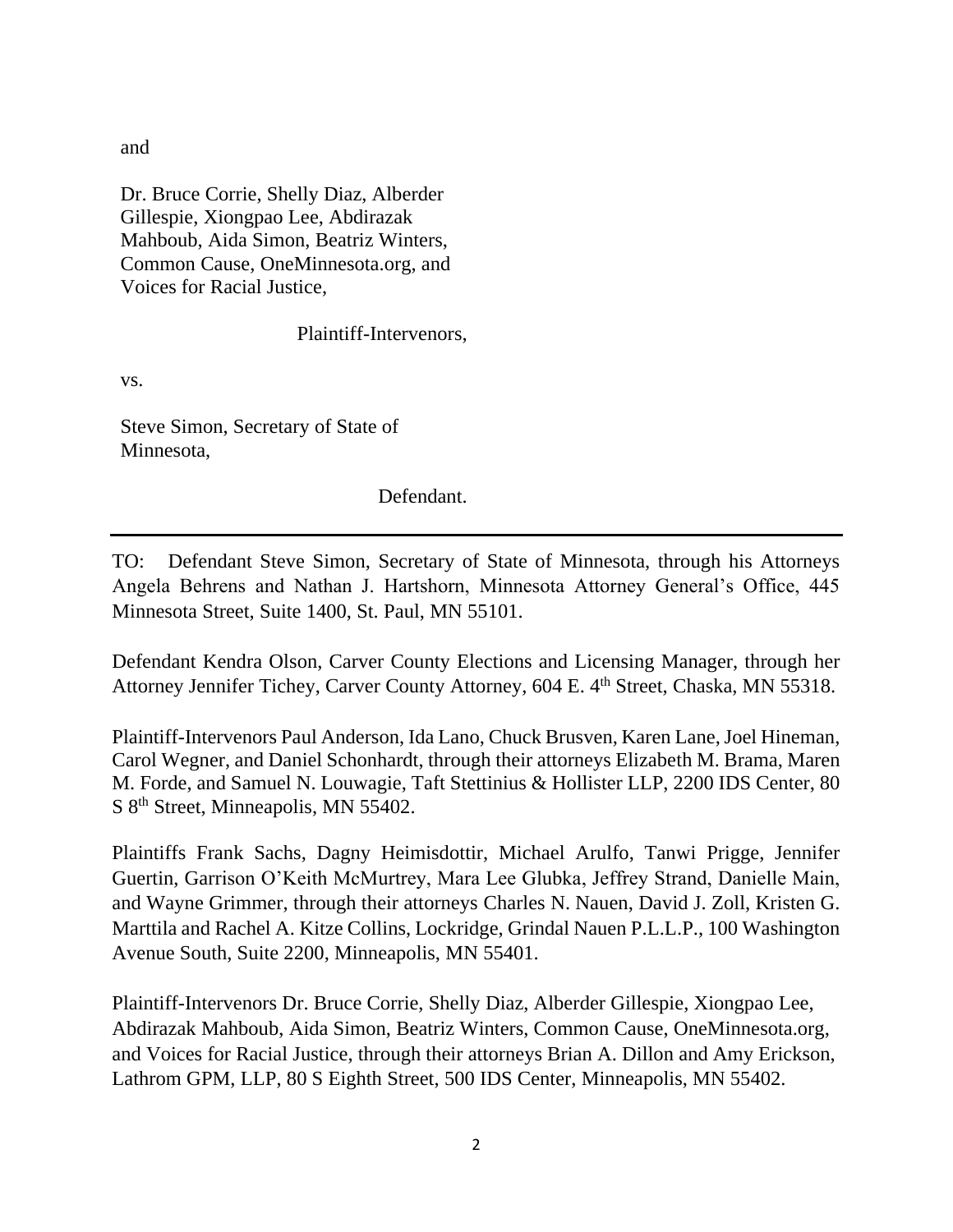#### **NOTICE**

**PLEASE TAKE NOTICE**, that on \_\_\_\_\_\_\_\_\_\_\_\_\_\_\_\_\_\_\_\_\_\_\_\_\_, 2022, Plaintiffs Peter S. Wattson, Joseph Mansky, Nancy B. Greenwood, Mary E. Kupper, Douglas W. Backstrom and James E. Hougas III, individually and on behalf of all citizens and voting residents of Minnesota similarly situated, and League of Women Voters Minnesota ("Wattson Plaintiffs") in the above-captioned matter, through their undersigned counsel, will move the Minnesota Special Redistricting Panel for the relief requested below.

#### **MOTION**

Pursuant to 42 U.S.C. § 1988(b), Plaintiffs Peter S. Wattson, Joseph Mansky, Nancy B. Greenwood, Mary E. Kupper, Douglas W. Backstrom and James E. Hougas III, individually and on behalf of all citizens and voting residents of Minnesota similarly situated, and League of Women Voters Minnesota (the "Wattson Plaintiffs") hereby move the Special Redistricting Panel for an award of their reasonable attorneys' fees, costs, and disbursements. The Wattson Plaintiffs request that the Panel order that the Defendant Secretary of State Mark Ritchie and Defendant Carver County Elections and Licensing Manager Kendra Olson (the "Defendants") pay their fully compensatory fee of \$305,360.12 in attorneys' fees, costs and disbursements that are directly related to this judicial redistricting litigation brought under Section 1983 of the Civil Rights Act, 42 U.S.C. § 1983.

The Wattson Plaintiffs' Motion for Attorney's Fees, Costs, and Disbursements is